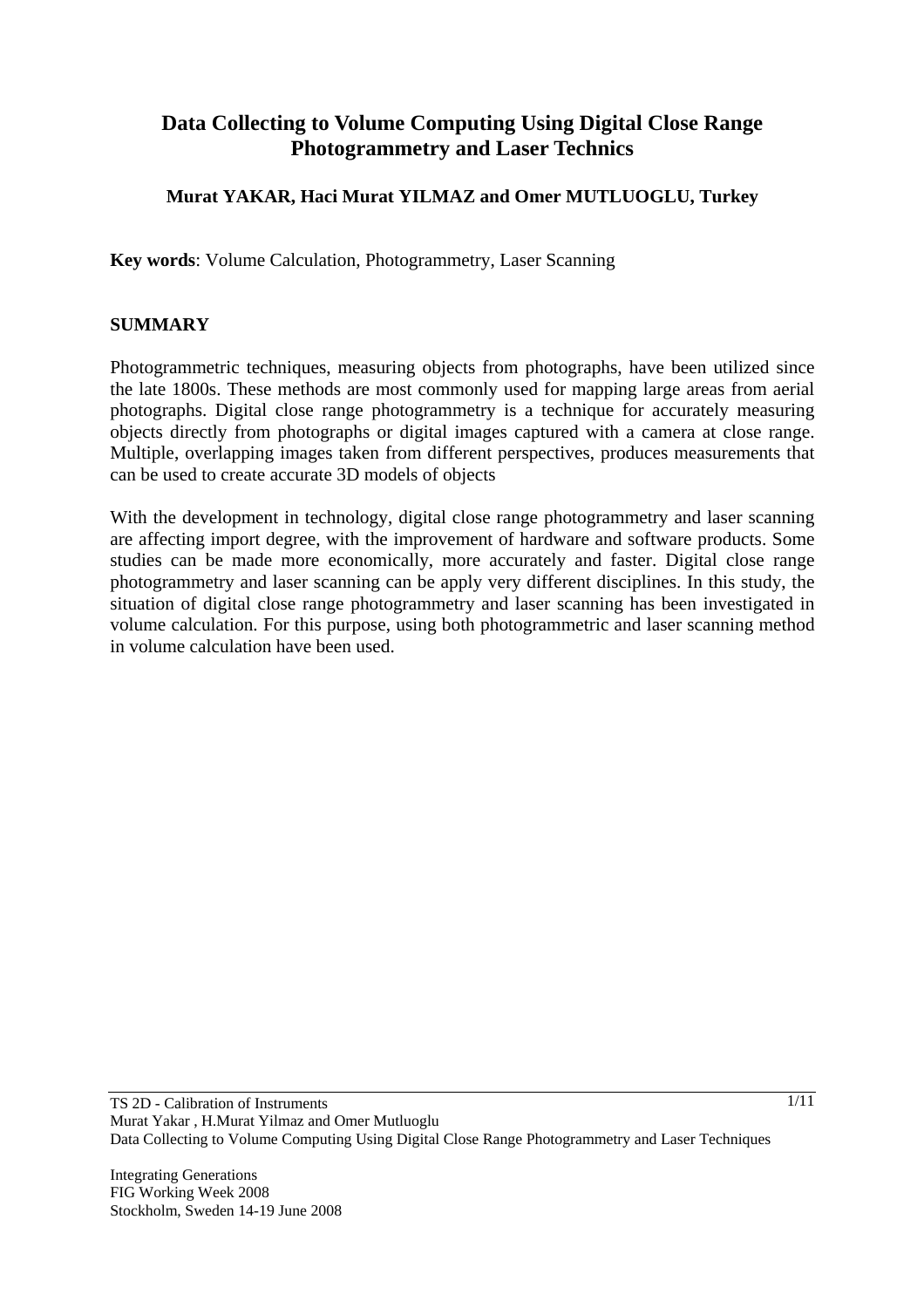# **Data Collecting to Volume Computing Using Digital Close Range Photogrammetry and Laser Technics**

## **Murat YAKAR, Haci Murat YILMAZ and Omer MUTLUOGLU, Turkey**

### **1. INTRODUCTION**

Cutting and filling volume calculation are important issues in many engineering and mining disciplines. Accurate 3D shape reconstruction and volume estimation are important in many applications, for example, erosion studies, estimation of ore removed from a mine face and terrain assessment for construction (Schulz and Schachter 1980).

Generally, classical methods have been used in volume computing. The trapezoidal method (rectangular or triangular prisms), classical cross sectioning (trapezoidal, Simpson, and average formula), and improved methods (Simpson-based, cubic spline, and cubic Hermite formula) have been presented in the literature (Yanalak 2005). Efficient volume computation in high accuracy is an important question both theoretically and practically (Soole and Poropat 2000).

The corrections of volume is direct proportional with the presentations of land surface in a best representation of land surface in best form is depend on the number of certain X,Y,Z coordinate points, point distributions and interpolation methods. Without doubt, in a convenient distributed and much more points provide better representation of land surface. However, much more points means much time and cost. Sometimes obtaining of geodetic points can be risky and also it can be impossible. Fort his reason, surface of land can not be represent correctly.

Geodetic surveying methods have been insufficient fort he volume calculation of the objects need to calculation of volume in a short time or in a risk areas, or unreachable areas. In this case digital close range photogrammetry and Laser Scanning technology are alternative methods to volume calculation.

In this study, the situation of digital close range photogrammetry and laser scanning has been investigated in volume calculation. An excavation area was selected for volume calculation. First surface of excavation area was defined by these two methods. Then, a mount excavation was done in excavation area. Finally, second surface of excavation area was defined by these two methods.

### **2. MATERIAL AND METHOD**

In this study, close range photogrammetry and terrestrial laser scanning methods were used in volume calculation

### **2.1 Close Range Photogrammetry**

Digital close range photogrammetry is a technique for accurately measuring objects directly from photographs or digital images captured with a camera at close range. Multiple,

 $2/11$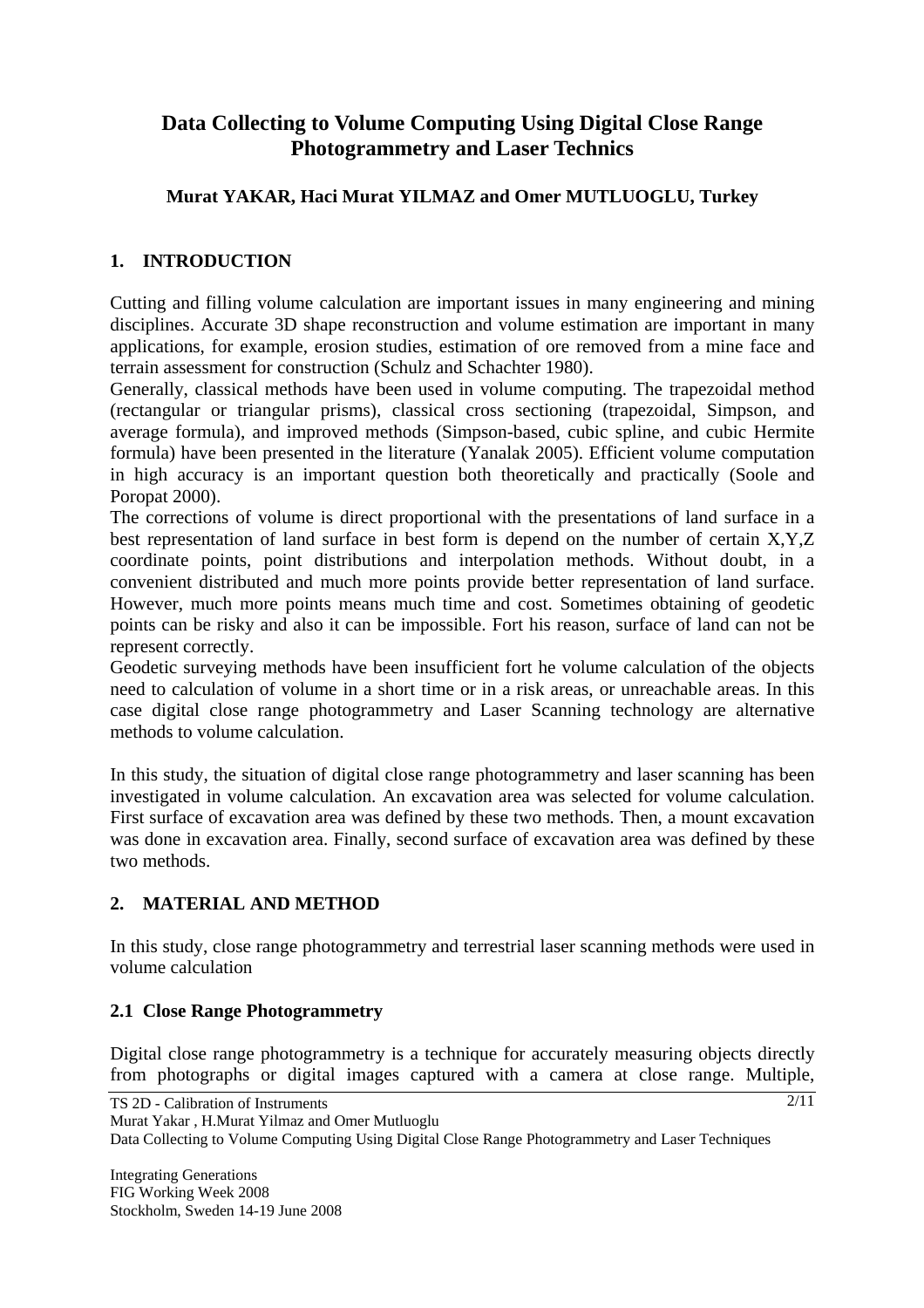overlapping images taken from different perspectives, produces measurements that can be used to create accurate 3D models of objects (Kraus, 2007). Knowing the position of camera is not necessary because the geometry of the object is established directly from the images. Photogrammetry techniques allow you to convert images of an object into a 3D model. Using a digital camera with known characteristic (lens focal length, imager size and number of pixels), you need a minimum of two pictures of an object. If you can indicate the same three object points in the two images and you can indicate a known dimension you can determine other 3D points in the images (Atkinson 1996), (Cooper and Robson 1996).

The photogrammetric 3D coordinate determination is based on the co-linearity equation (Slama 1980) which simply states that object point, camera projective centre and image point lie on a straight line. The determination of the 3D coordinates from a definite point is achieved through the intersection of two or more straight lines. Therefore, each point of interest should appear in at least two photographs (Aguilar et al. 2005). Later, coordinates are measured from 3D model which is constituted by photogrammetric software

#### **2.2 Terrestrial Laser Scanning**

Laser scanners are optical measuring systems based on the transmission of laser light. The environment is illuminated on a point by point basis and then the light reflected by an object is detected. A laser scanner consists of a one-dimensional measuring system in combination with a mechanical beam-deflection system for spatial survey of the surroundings. The laser system measures range images which generates geometric dimensions of the environmental scenes whereas the reflectance image generates a photographic like impression of the scanned environment which can be used for feature extraction, visual inspection, object identification, surface classification and documentation purposes. The laser scanners thus provide an active illumination, non-contact measurement of the environment. This is advantageous in many situations, where operator access is limited or poor ambient lighting exists. In combination with passive CCD cameras colour information is mapped onto the geometry, leading to virtual reality. At the moment terrestrial laser scanners are used mainly in many engineering applications in order to digitize the 3D model of objects.

Surveying results must meet certain specifications in order to provide the necessary accuracy standards for a certain application. On the other hand, if instruments and methods are used which yield an accuracy far above the needed standard, this will result in unnecessary cost and expenditure. Therefore, any geometric surveying task comprises not only the derivation of the relative positions of points and objects but also an estimation of the accuracy of the results. Least squares adjustment based on overdetermination usually yields a reliable information concerning the accuracy of the results as well as the accuracy of the observations. If the number of observations is not sufficient for an adjustment, one may estimate the accuracy of the results by propagating the errors of the observation instruments to the results. In this case, the accuracy of the measurement device has to be known.

In the case of laser scanners, a large number of 3D coordinates on an object's surface is measured in a very short time. Important object features, such as corner points or edges, are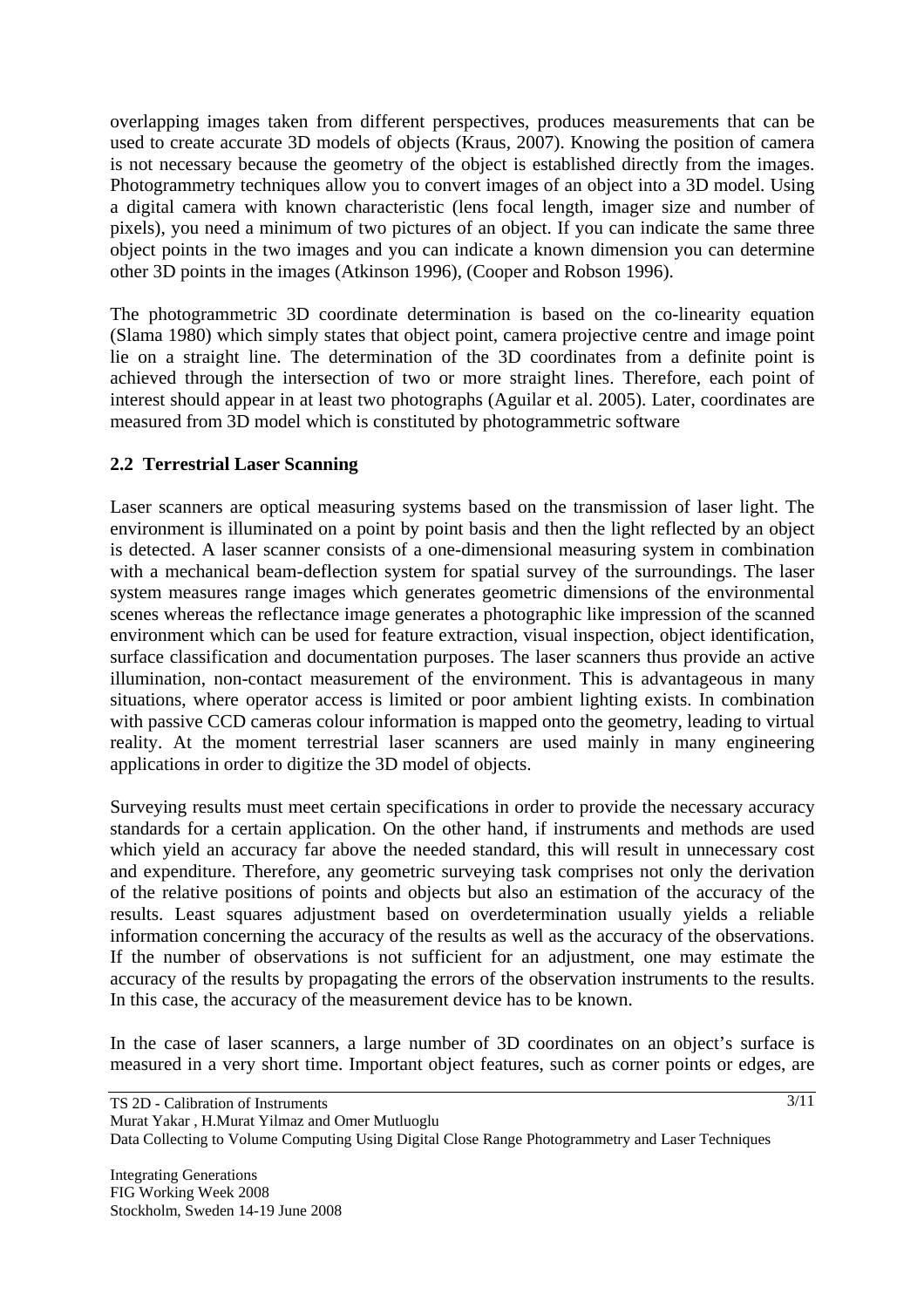not directly recorded; instead they have to be modeled from the point clouds in a separate process. While it is possible to record the same object several times from different observation points, it is impossible to record the very same points in these repeated surveys. Therefore, deviations can only be noticed after objects have been extracted from the point clouds and modeled. If the geometric properties of the object are known, however, the deviation of single points from the object's surface may be an indication for the accuracy [100].

The accuracy specifications given by laser scanner producers in their publications and pamphlets are not comparable. Experience shows that sometimes these should not be trusted and that the accuracy of these instruments which are built in small series varies from instrument to instrument and depends on the individual calibration and the care that has been taken in handling the instrument since. Many institutions have already published methods and results concerning accuracy tests with laser scanners (e.g. Balzani et. al. 2001, Johansson 2002, Kern 2003, Lichti et. al. 2000, 2002, [100]).

In the case of ranging scanners, range is computed using the time of flight or a phase comparison between the outgoing and the returning signal. Ranging scanners for distances up to 100 m show about the same range accuracy for any range. Triangulation scanners solve the range determination in a triangle formed by the instrument's laser signal deflector, the reflection point on the object's surface and the projection center of a camera, mounted at a certain distance from the deflector. The camera is used to determine the direction of the returning signal. In contrast to the ranging scanners, the accuracy of ranges acquired with triangulation scanners diminishes with the square of the distance between scanner and object (Boehler, Marbs, 2002).

## **3. STUDY AREA AND VOLUME CALCULATIONS**

The study area is a sand heap (Figure 1). A truck was used to calculate volume of the sand. Because dimensions of the truck can be measure easily. The shape of the truck is rectangular prism. Width, length and height is sufficient to volume calculation. Volume of the truck body has been calculated as 17.4375 m<sup>3</sup> sand excavated and loaded to the truck. 5 truck sand have been excavated. The compression ratio of the sand have been calculated as  $\%$  10. 78.4688 m<sup>3</sup> sand have been excavated of the study area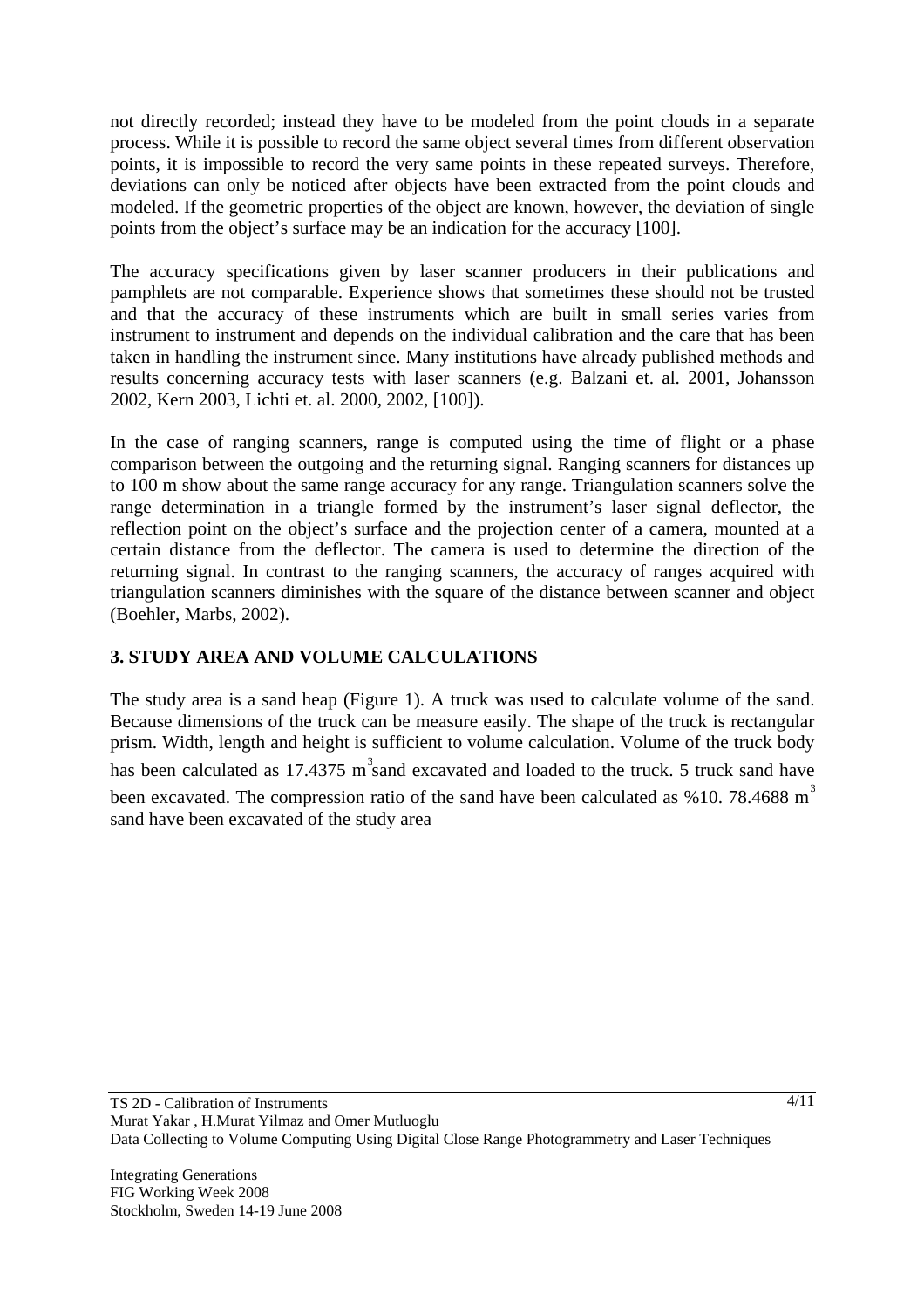

**Figure 1**, Study area

# **3.1 Volume Calculation by Close Range Photogrammetry**



**Figure 2**, Post Excavation

TS 2D - Calibration of Instruments Murat Yakar , H.Murat Yilmaz and Omer Mutluoglu Data Collecting to Volume Computing Using Digital Close Range Photogrammetry and Laser Techniques

Integrating Generations FIG Working Week 2008 Stockholm, Sweden 14-19 June 2008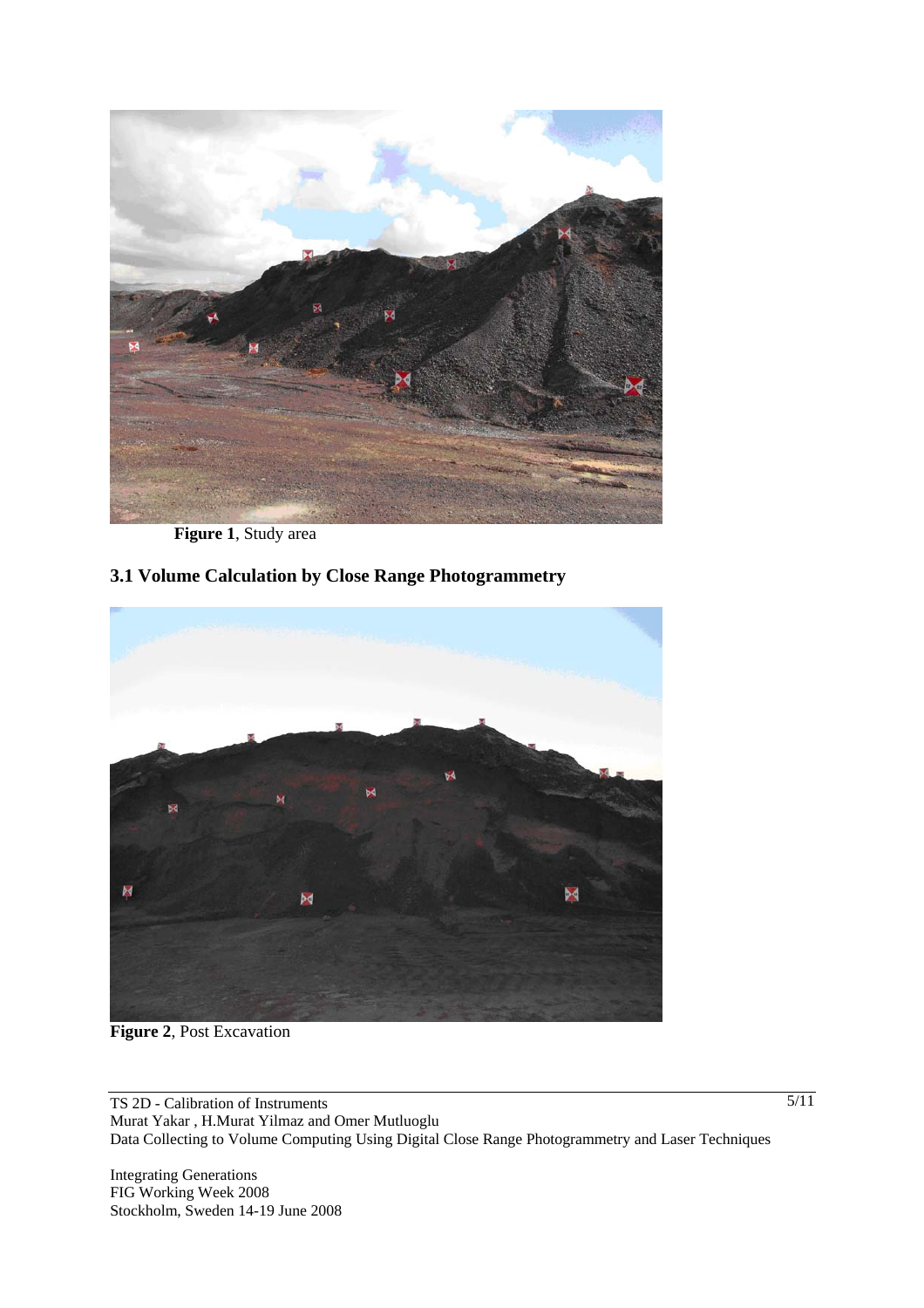Control targets have been placed before the excavation of study area (Figure 1) Local 3 dimensional coordinates have been measured using a electronic reflectorless total station.

Photographs of the excavation area have been taken by Canon 7.1 mega pixel digital camera. Later, 5 truck body sand have been excavated and converged. Control targets have been placed again (Figure 2) coordinates of the targets have been measured after the excavation. Photographs of the excavation area have been taken again after the excavation. Control target coordinates and photographs have been transferred to the photomodeller software. Photogrammetric evaluations have been completed. 616 field points have been measured for the non-excavated area. 569 field points have been measured after the excavation Obtained coordinate values transferred to the surfer software. Volume of the excavation have been calculated from two surface difference as 74.972 m3

### **3.2 Volume Calculation by Terrestrial Laser Scanning**

Terrestrial laser scanning provides highly accurate, three-dimensional images to experience and work directly point-clouds in computer-aided design software.The laser scanners can record thousands of 3D points in seconds. That is, high speed data-acquisition in combination with high accuracy is possible.

In this study Optech ILRIS-3D Intelligent Laser Ranging and Imaging Systems were used to scan mining area.ILRIS-3D is a compact, fully portable and highly integrated package with digital image capture and sophisticated software tools, ideal for the commercial survey, engineering, mining and industrial applications(www.optech.ca)

Main Features of laser scanner

- − High resolution and high accuracy
- − Highest dynamic range available on the market: from 3 m to beyond 1 km
- − Class 1 laser rating: completely eyesafe
- − On-board 6-megapixel digital camera and large-format LCD viewfinder
- − Ruggedly designed for demanding field applications
- − Battery operated
- − No leveling, retro-reflectors, or mirrors required
- − Compact and easy to use
- − Easily hand-carried and deployed by a single operator.

 $6/11$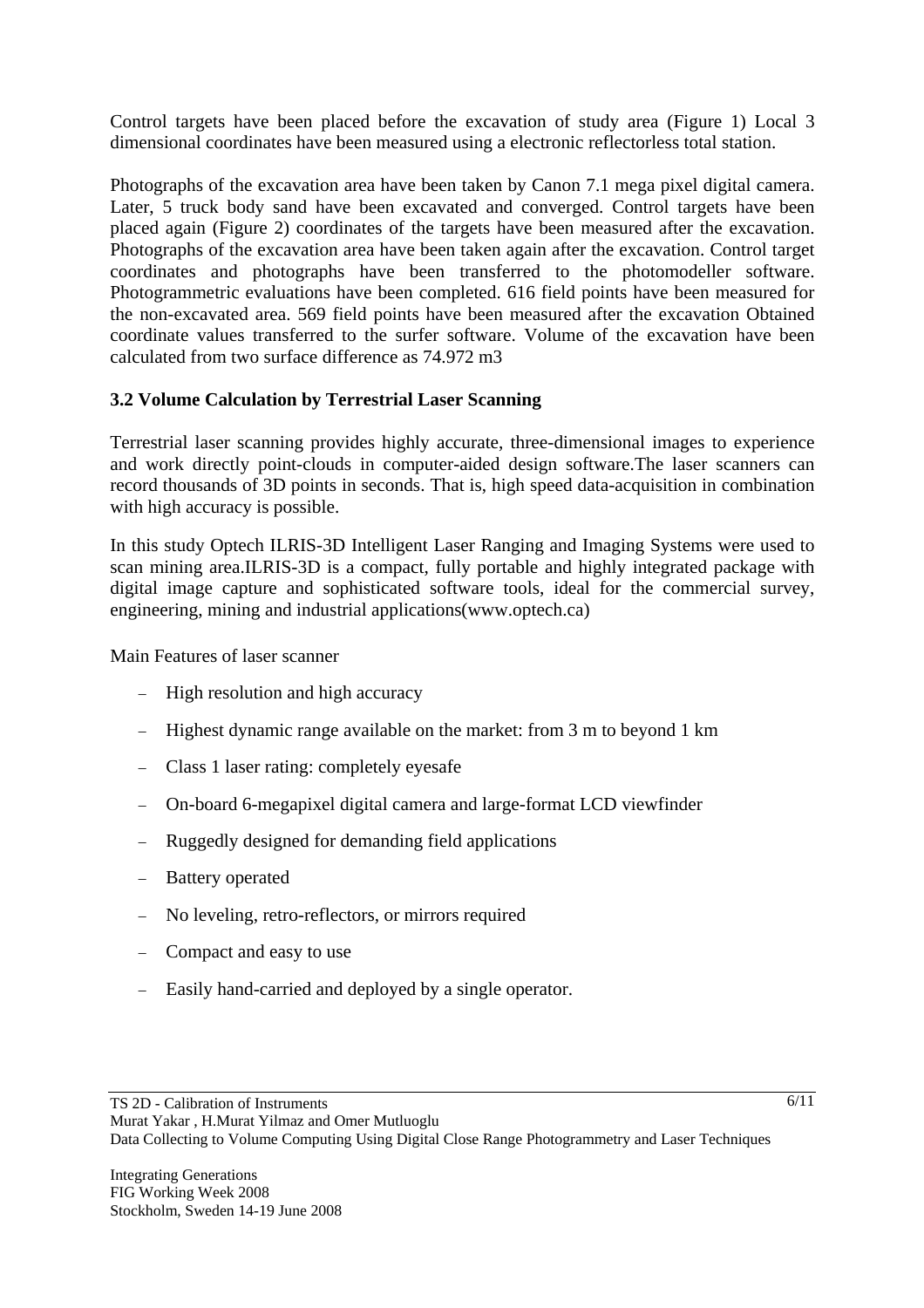

#### **Figure 3** Field work

The field survey was carried out before excavation and after finishing excavation. The field survey was finished about ten minutes before and after excavation. Measurements were imported into the PolyWorks point cloud software. PolyWorks is a powerful point cloud software solution that processes data obtained from any 3D scanner. Originally developed to perform point-cloud-based inspection and reverse-engineering tasks for manufacturing applications, PolyWorks can now become the point cloud software system within surveying applications.(www.innovmetric.com) Measurements were imported into 3D application software PolyWorks and displayed on a computer monitor as a "point cloud" as one e-color, gray-scale, or true color.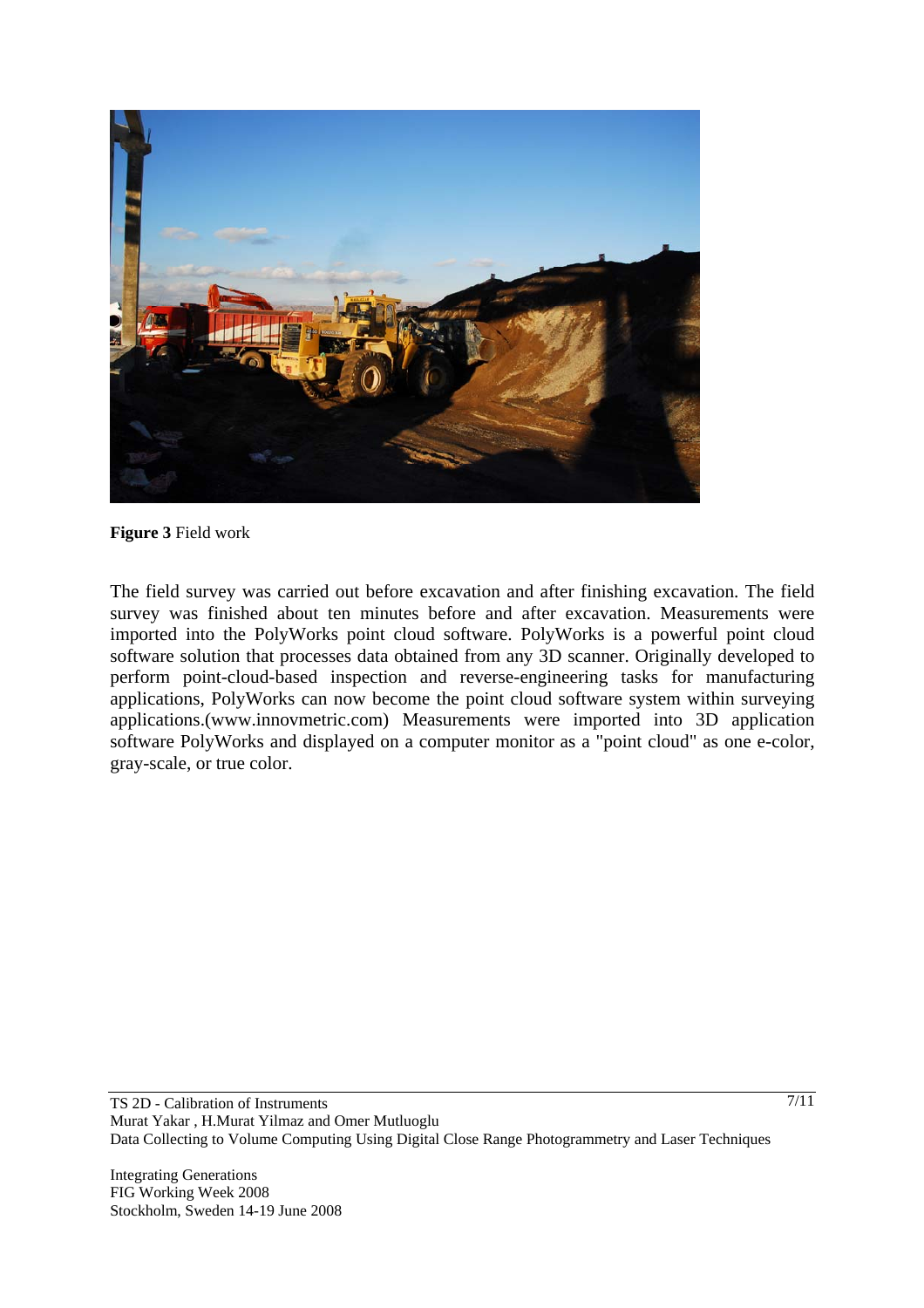

Figure 4: Point clouds on software and monitor screen

Volume calculation can be calculated either between a scanned surface and a user-defined plane or between two scanned surfaces. The scanned surface can be represented either by a point cloud or by a triangular mesh. The final calculated results can also be exported automatically generated cross-sections at desired intervals.



**Figure 5:** Cross- sections

Volume of the excavation have been calculated from two surface difference with PolyWorks software as 77.849 m3

TS 2D - Calibration of Instruments Murat Yakar , H.Murat Yilmaz and Omer Mutluoglu Data Collecting to Volume Computing Using Digital Close Range Photogrammetry and Laser Techniques

Integrating Generations FIG Working Week 2008 Stockholm, Sweden 14-19 June 2008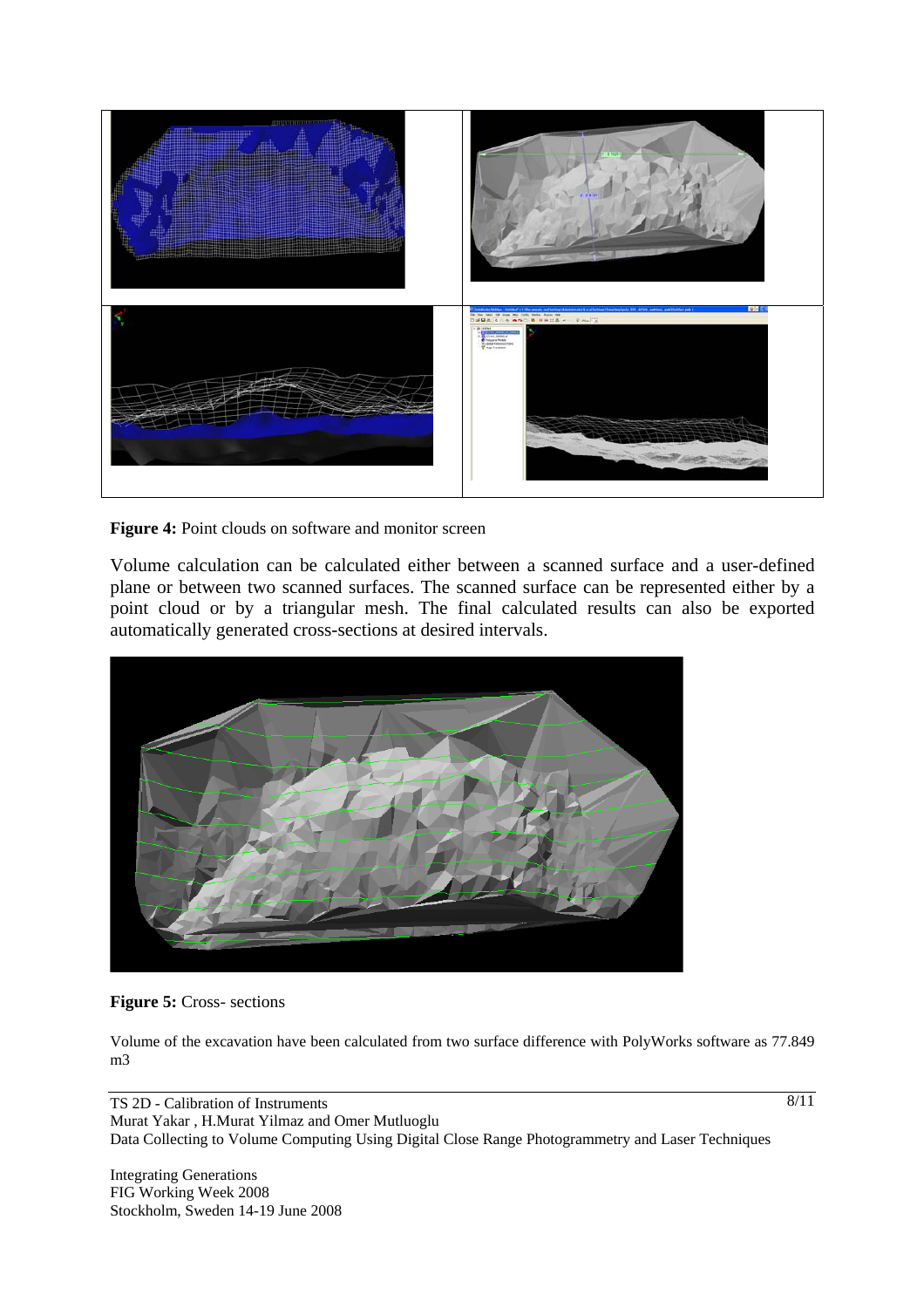#### **4. CONCLUSION**

Calculation of excavation and filling volumes is an important issue in many engineering and mining disciplines.In this study, the utility of digital close-range photogrammetry and laser scanner have been investigated for volume computation. Traditional survey methods used in capturing aggregate mine volume amounts usually involve a survey crew using a total station with man. Photogrammetric processing itself can be done by one person. Only control points have to be measured on the terrain by classical methods. However, it requires fewer points compared to evaluation of all points or lines in a quarry or a mine. Laser Scanners works similar to a total station; however, there are significant differences. With a laser scanner, only one man is enough to complete surveying.The scanner can be set up in a safe location away from unstable mining area and measurement can start to capture point clouds measurements at whatever increment the operator needs. With 3D laser scanning volume calculations are possible in a matter of minutes, compared to several hours with traditional methods. In addition, the amount of detail generated by thousands of points yields a more accurate representation of the real world surface. Data collection for current methods of mine volume calculations are long and often dangerous . Single point collection with a total station is labor intensive, costly, and most importantly, hazardous. Laser Scanning and photogrammetric methods eliminates these risks. Photogrammetric methods is more suitable method according to classical method. The end result with laser scanner is a more accurate,of volumes than photogrammetric methods.

#### **ACKNOWLEDGEMENTS**

This study is supported by The Scientific and Technological Research Council of Turkey. Project Number: 105M179 entitled "Volume calculation using laser scanning and close range photogrammetric methods"

#### **REFERENCES**

- Atkinson, K.B., Close Range Photogrammetry and Machine Vision, Whittles Publishing, (1996), Scotland.
- Cooper, M. A. R. and Robson, S., 1996. Theory of Close Range Photogrammetry, Close Range Photogrammetry and Machine Vision, 9-51.
- Slama, C. C., The Manual of Photogrammetry, 4th Edn. American Society of Photogrammetrists, Falls Church, VA, (1980).
- Aguilar, M.A., Aguilar, F.J., Agüera, F., Carvajal, F., The Evaluation of Close-range Photogrammetry for the Modelling of Mouldboard Plough Surfaces, Biosystems Engineering (2005) 90 (4), p.397–407
- Kraus, K., 2007, Fotogrammetri I, Nobel Yayınları, Ankara (trans. Altan et al.)
- W. Boehler, M. Bordas Vicent, A. Marbs, Investıgatıng Laser Scanner Accuracy, Orıgınally Presented At The Xıxth Cıpa Symposıum At Antalya, Turkey, 30 Sep – 4 Oct 2003
- Updated For Web Presentatıon October 2003
- Balzani, M., Pellegrinelli, A., Perfetti, N., Uccelli, F., 2001: A terrestrial 3D laser scanner: Accuracy tests. Proc. 18th Int. Symp. CIPA 2001, pp. 445-453.

Murat Yakar , H.Murat Yilmaz and Omer Mutluoglu

Data Collecting to Volume Computing Using Digital Close Range Photogrammetry and Laser Techniques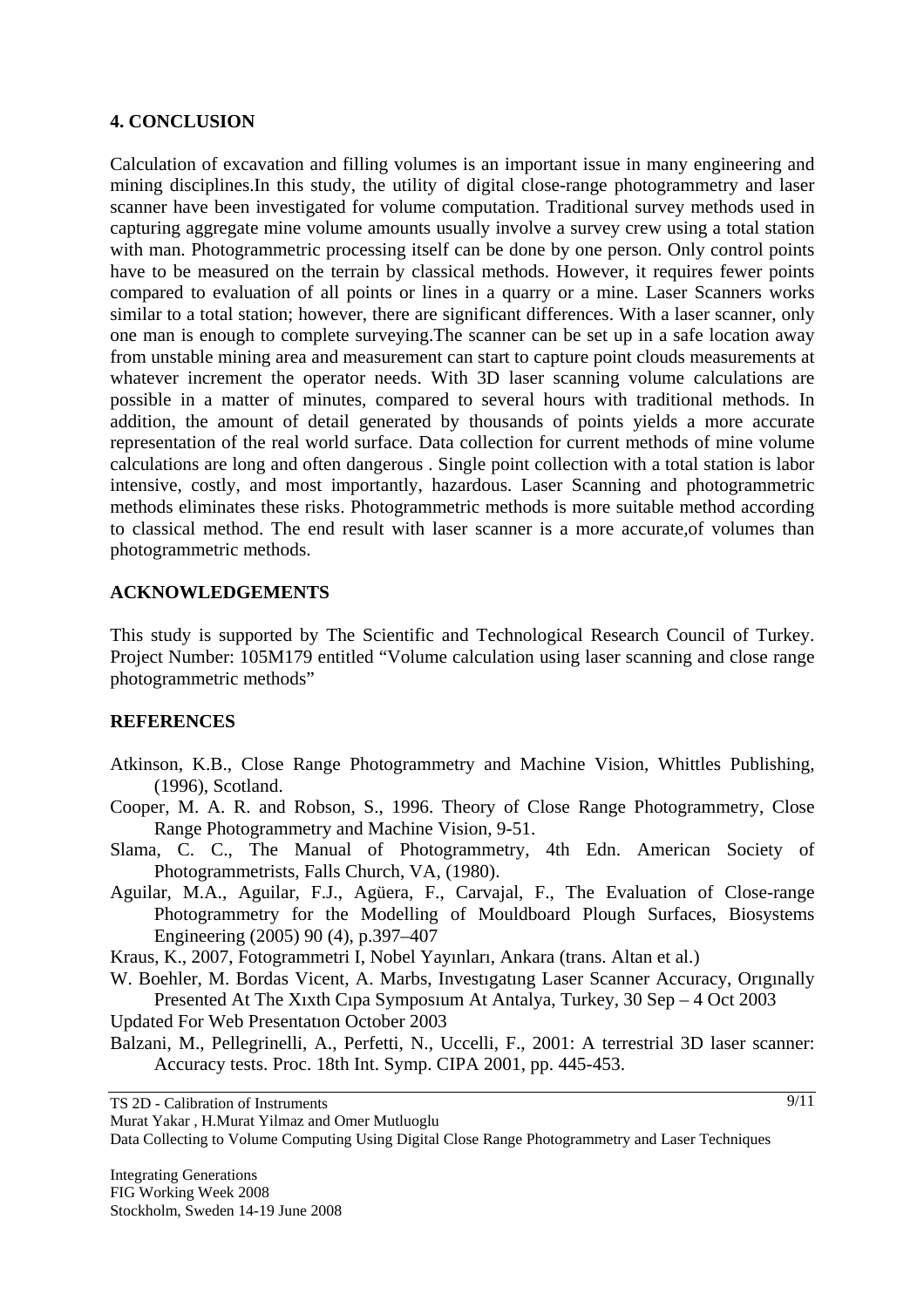- Johansson, M., 2002: Explorations into the behavior of three different high-resolution groundbased laser scanners in the built environment. Proc. of the CIPA WG6 Int. Workshop on scanning for cultural heritage recording. http://www.isprs.org/commission5/workshop/
- Kern, F., 2003: Automatisierte Modellierung von Bauwerksgeometrien aus 3D-Laserscannerdaten. Geodätische Schriftenreihe der Technischen Universität Braunschweig, Nr. 19, ISBN 3-926146-14-1
- Lichti, D.D., Stewart, M.P., Tsakiri, M., Snow, A.J., 2000: Calibration and testing of a terrestrial laser scanner. Int. Arch. of Photogrammetry and Remote Sensing, Vol. XXXIII, Part B5, pp. 485-492.
- Lichti, D.D., Gordon, S.J., Stewart, M.P., Franke, J., Tsakiri, M., 2002: Comparison of digital photogrammetry and laser scanning. Proc. of the CIPA WG6 Int. Workshop on scanning for cultural heritage recording. http://www.isprs.org/commission5/workshop/
- Boehler, W., Marbs, A., 2002: 3D Scanning instruments. Proc. of the CIPA WG6 Int. Workshop on scanning for cultural heritage recording.
- http://www.isprs.org/commission5/workshop/ Photomodeler 5.0 …………… Surfer 8.0 ………………….
- Url 1: www.optech.ca
- Url 2 www.innovmetric.com

#### **CONTACTS**

Murat Yakar Selcuk University Engineering Faculty, Dep. of Geodesy and Photogrammetry department Konya **TURKEY** Tel. +090 332 2231939 Fax + 090 332 241 0635 Email: yakar@selcuk.edu.tr

H.Murat Yilmaz Aksaray University Engineering Faculty Dep. of Geodesy and Photogrammetry 68100 Aksaray **TURKEY** Tel +090 382 2150341 Fax: +090 382 2150592 Email: hmyilmaz@nigde.edu.tr